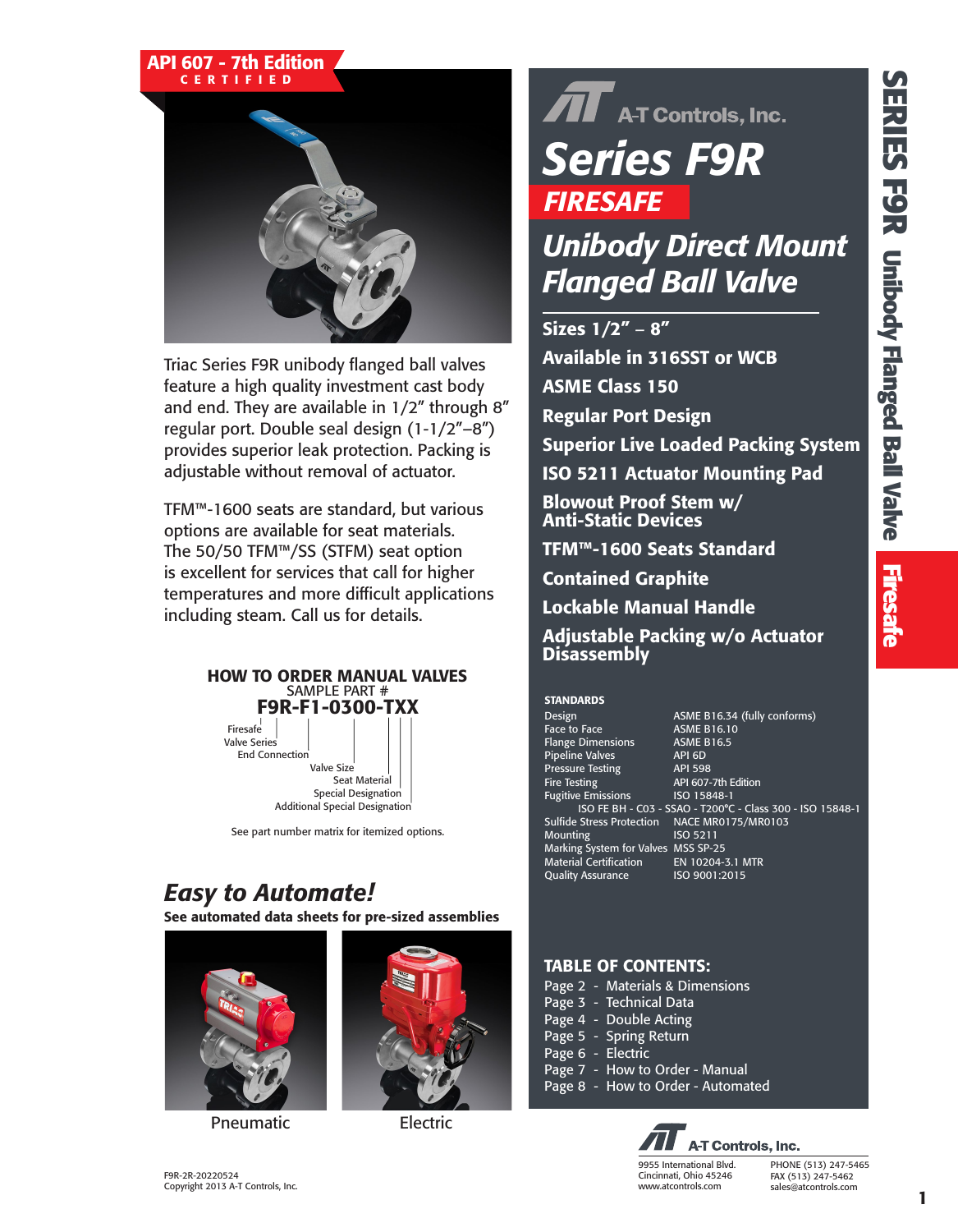## *Series F9R Materials & Dimensions*

## API 607 - 7th Edition<br>CERTIFIED

MATERIALS LIST

|                | <b>MAIERIALS LIST</b>                                                                                             |                |                                       |                                       |                             |  |  |  |  |
|----------------|-------------------------------------------------------------------------------------------------------------------|----------------|---------------------------------------|---------------------------------------|-----------------------------|--|--|--|--|
| NO.            | <b>PART NAME</b>                                                                                                  | QTY            | <b>STAINLESS</b><br><b>STEEL</b>      | <b>CARBON STEEL</b>                   | <b>REPAIR</b><br><b>KIT</b> |  |  |  |  |
| 1              | <b>BODY</b>                                                                                                       | 1              | ASTM A351<br><b>GRADE CF8M</b>        | ASTM A216<br><b>GRADE WCB</b>         |                             |  |  |  |  |
| $\overline{2}$ | <b>RETAINER</b>                                                                                                   | 1              | ASTM A351<br><b>GRADE CF8M</b>        | ASTM A216<br><b>GRADE WCB</b>         |                             |  |  |  |  |
| 3              | BALL                                                                                                              | 1              | <b>ASTM A351</b><br><b>GRADE CF8M</b> | <b>ASTM A351</b><br><b>GRADE CF8M</b> |                             |  |  |  |  |
| 4              | <b>STEM</b>                                                                                                       | 1              | AISI 316<br>$(1/2" - 4")$             | AISI 316<br>$(1/2" - 4")$             |                             |  |  |  |  |
|                |                                                                                                                   | 1              | 17-4 PH®<br>(6" 8 8")                 | 17-4 PH®<br>(6" 8 8")                 |                             |  |  |  |  |
| 5              | <b>SEAT</b>                                                                                                       | $\overline{2}$ | TFM™-1600                             | TFM™-1600                             | ✓                           |  |  |  |  |
| 6              | <b>BODY SEAL 1</b>                                                                                                | 1              | TFM™-1600<br>$(1-1/2" - 8")$          | TFM™-1600<br>$(1-1/2" - 8")$          |                             |  |  |  |  |
| 7              | <b>BODY SEAL 2</b>                                                                                                | 1              | <b>GRAPHITE</b><br>$(1/2"$ -1")       | <b>GRAPHITE</b><br>$(1/2"$ -1")       | $\checkmark$                |  |  |  |  |
|                |                                                                                                                   | 1              | $GRAPHITE + 316$<br>$(1-1/2" - 8")$   | $GRAPHITE + 316$<br>$(1-1/2" - 8")$   | $\checkmark$                |  |  |  |  |
| 8              | <b>THRUST WASHER</b>                                                                                              | 1              | <b>RTFE</b>                           | <b>RTFE</b>                           | $\overline{\checkmark}$     |  |  |  |  |
| 9              | <b>STEM PACKING</b>                                                                                               | 1              | GRAPHITE +<br>MG1241                  | GRAPHITE +<br>MG1241                  | $\checkmark$                |  |  |  |  |
| 10             | <b>STEM O-RING</b>                                                                                                | $\star$        | <b>FKM</b>                            | <b>FKM</b>                            | ✓                           |  |  |  |  |
| 11             | <b>GLAND BUSHING</b>                                                                                              | 1              | <b>AISI 304</b>                       | <b>AISI 304</b>                       |                             |  |  |  |  |
| 12             | <b>HANDLE SPACER</b>                                                                                              | 1              | <b>AISI 304</b>                       | AISI 304                              |                             |  |  |  |  |
| 13             | <b>HANDLE NUT</b>                                                                                                 | 1              | <b>AISI 304</b><br>$(1/2"$ -2")       | <b>AISI 304</b><br>$(1/2"$ -2")       |                             |  |  |  |  |
| 14             | <b>HANDLE</b>                                                                                                     | 1              | <b>AISI 304</b>                       | <b>AISI 304</b>                       |                             |  |  |  |  |
| 15             | <b>STEM EXT SCREW</b>                                                                                             | 1              | <b>AISI 304</b><br>(1/2" 8 1")        | <b>AISI 304</b><br>$(1/2"$ & 1")      |                             |  |  |  |  |
| 16             | <b>HANDLE COVER</b>                                                                                               | 1              | <b>VINYL</b>                          | <b>VINYL</b>                          |                             |  |  |  |  |
| 17             | <b>STOP PLATE</b>                                                                                                 | 1              | <b>AISI 304</b><br>$(1/2" - 6")$      | <b>AISI 304</b><br>$(1/2" - 6")$      |                             |  |  |  |  |
| 18             | HANDLE NUT/BOLT                                                                                                   | #              | AISI 304 (3"-8")                      | AISI 304 (3"-8")                      |                             |  |  |  |  |
| 19             | <b>ANTI-STATIC BALL</b>                                                                                           | 1              | AISI 316                              | AISI 316                              |                             |  |  |  |  |
| 20             | <b>BELLEVILLE WASHER</b>                                                                                          | $\overline{2}$ | <b>AISI 301</b>                       | AISI 301                              |                             |  |  |  |  |
| 22             | <b>GLAND BOLT/NUT</b>                                                                                             | $\overline{2}$ | <b>AISI 304</b>                       | <b>AISI 304</b>                       |                             |  |  |  |  |
| 23             | <b>GLAND FLANGE</b>                                                                                               | 1              | <b>AISI 304</b>                       | <b>AISI 304</b>                       |                             |  |  |  |  |
| 24             | <b>HANDLE ADAPTER</b>                                                                                             | 1              | AISI 304 (8")                         | AISI 304 (8")                         |                             |  |  |  |  |
| 25             | <b>STEM EXTENSION</b>                                                                                             | 1              | AISI 304 (1/2"<br>& 1")               | AISI 304 (1/2"<br>& 1")               |                             |  |  |  |  |
|                | $# < 3"$ OTY=0 PCS<br>* 1/2" THRU 2-1/2" & 8" QTY=1 PC<br># 3"-6" QTY=1 PC<br>* 3"-6" QTY=2 PCS<br># 8" QTY=2 PCS |                |                                       |                                       |                             |  |  |  |  |







 $1/2"$ 





#### DIMENSIONS (IN)

|                 |      |       |      |       |      |      | <b>VALVE DIMENSIONS</b> |                |       |      |       |       |      |      |       |      | <b>ACTUATOR MOUNTING DIMENSIONS</b> |      |       |          | <b>WEIGHT</b> |
|-----------------|------|-------|------|-------|------|------|-------------------------|----------------|-------|------|-------|-------|------|------|-------|------|-------------------------------------|------|-------|----------|---------------|
| <b>SIZE</b>     | ØΑ   | ØB    | AB   | ØC    | D    | E    |                         | G              | ØH    |      |       |       | M    | N    |       |      |                                     |      | v     | ISO 5211 | <b>LBS</b>    |
| $1/2$ "         | 0.50 | 1.37  | 2.17 | 3.54  | 0.39 | 0.08 | 0.63                    | $\overline{4}$ | 2.38  | 1.91 | 4.72  | 4.25  | 3.46 | 0.46 | 0.354 | 0.24 | 1.417                               | 0.24 | 1.654 | F03/F04  | 3             |
| 3/4"            | 0.59 | 1.69  | 1.97 | 3.94  | 0.43 | 0.08 | 0.63                    | 4              | 2.75  | 2.01 | 4.72  | 4.61  | 3.51 | 0.33 | 0.354 | 0.24 | 1.417                               | 0.24 | 1.654 | F03/F04  | 4             |
| 1 <sup>11</sup> | 0.79 | 2.00  | 2.24 | 4.33  | 0.46 | 0.08 | 0.63                    | 4              | 3.13  | 2.50 | 5.98  | 5.00  | 4.02 | 0.44 | 0.433 | 0.24 | 1.654                               | 0.28 | 1.969 | F04/F05  | 5             |
| $1 - 1/2"$      | .26  | 2.89  | 2.56 | 4.92  | 0.58 | 0.08 | 0.63                    | 4              | 3.88  | 2.80 | 5.98  | 6.50  | 4.29 | 0.39 | 0.433 | 0.25 | 1.654                               | 0.29 | 969.  | F04/F05  | 9             |
| 2"              | 1.50 | 3.63  | 2.56 | 5.91  | 0.64 | 0.08 | 0.75                    | 4              | 4.75  | 3.05 | 7.48  | 7.01  | 4.66 | 0.56 | 0.551 | 0.29 | 1.969                               | 0.37 | 2.756 | F05/F07  | 14            |
| $2 - 1/2"$      | i.97 | 4.13  | 2.95 | 7.09  | 0.70 | 0.08 | 0.75                    | 4              | 5.50  | 3.58 | 7.48  | 7.48  | 5.10 | 0.56 | 0.551 | 0.29 | 1.969                               | 0.37 | 2.756 | F05/F07  | 22            |
| 3"              | 2.52 | 5.00  | 3.46 | 7.48  | 0.77 | 0.08 | 0.75                    | $\overline{a}$ | 6.00  | 4.49 | 11.81 | 7.99  | 6.78 | 0.68 | 0.669 | 0.37 | 2.756                               | 0.44 | 4.016 | F07/F10  | 30            |
| 4"              | 2.99 | 6.19  | 3.54 | 9.06  | 0.96 | 0.08 | 0.75                    | 8              | 7.50  | 5.00 | 11.81 | 9.06  | 7.30 | 0.69 | 0.669 | 0.37 | 2.756                               | 0.44 | 4.016 | F07/F10  | 50            |
| 6"              | 3.86 | 8.50  | 4.53 | 11.02 | 1.02 | 0.08 | 0.88                    | 8              | 9.50  | 6.42 | 11.81 | 10.51 | 8.69 | 0.72 | 0.669 | 0.37 | 2.756                               | 0.44 | 4.016 | F07/F10  | 75            |
| 8"              | 5.91 | 10.63 | 5.41 | 13.58 | .13  | 0.06 | 0.88                    | 8              | 11.75 | 8.39 | 30.31 | 11.50 | 1.38 | 1.20 | 1.063 | 0.47 | 4.016                               | 0.55 | 4.921 | F10/F12  | 172           |

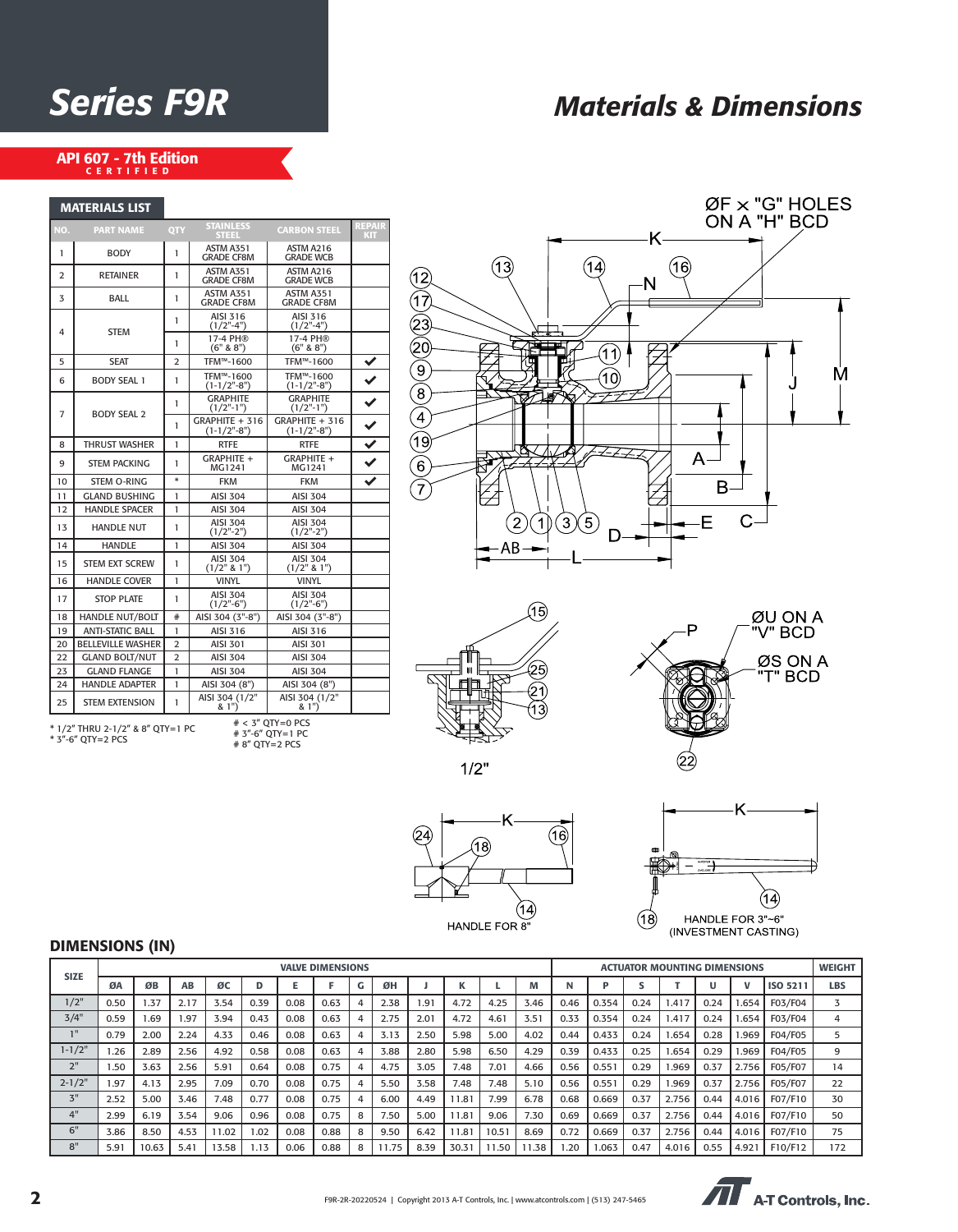## *Technical Data*



*Pressure vs. Temperature - Series F9R Body Ratings*



| <b>Break Away Torque</b><br>for TFM™-1600 Seats |         |                                      |
|-------------------------------------------------|---------|--------------------------------------|
| <b>SIZE</b>                                     | IN-LBS. |                                      |
| 1/2"                                            | 50      |                                      |
| 3/4"                                            | 65      |                                      |
| 1"                                              | 145     |                                      |
| $1 - 1/2"$                                      | 200     |                                      |
| 2"                                              | 250     | Published torques                    |
| $2 - 1/2"$                                      | 400     | are based<br>on full differential    |
| $\mathbf{3}^{\mathsf{H}}$                       | 600     | pressure                             |
| 4"                                              | 1075    | with clean<br>water. Consult         |
| 6"                                              | 1650    | The Application<br>Sizing Guide for  |
| 8''                                             | 2200    | assistance with<br>sizing actuators. |

| <b>SIZE</b> | Cv   |
|-------------|------|
| 1/2"        | 8    |
| 3/4"        | 15   |
| 1"          | 44   |
| $1 - 1/2"$  | 120  |
| 2"          | 160  |
| $2 - 1/2"$  | 250  |
| 3"          | 350  |
| 4"          | 650  |
| 6"          | 950  |
| 8"          | 1875 |



API 607 - 7th Edition CERTIFIED

|             | <b>Pressure - Seat Material</b> |             |             |             |             |  |  |  |  |  |
|-------------|---------------------------------|-------------|-------------|-------------|-------------|--|--|--|--|--|
| <b>Temp</b> | TFM™-1600                       | <b>STFM</b> | <b>STFE</b> | <b>PTFE</b> | <b>RTFE</b> |  |  |  |  |  |
| $-75^\circ$ | 2000                            |             |             |             |             |  |  |  |  |  |
| $-50^\circ$ | 2000                            | 2000        | 2000        | 1000        | 2000        |  |  |  |  |  |
| $100^\circ$ | 2000                            | 2000        | 2000        | 1000        | 2000        |  |  |  |  |  |
| $122^\circ$ | 2000                            | 2000        | 2000        | 1000        | 2000        |  |  |  |  |  |
| $150^\circ$ | 1852                            | 1869        | 1869        | 899         | 1852        |  |  |  |  |  |
| $200^\circ$ | 1587                            | 1636        | 1636        | 719         | 1587        |  |  |  |  |  |
| $250^\circ$ | 1323                            | 1402        | 1402        | 540         | 1323        |  |  |  |  |  |
| $300^\circ$ | 1058                            | 1168        | 1168        | 360         | 1058        |  |  |  |  |  |
| 350°        | 794                             | 935         | 935         | 180         | 794         |  |  |  |  |  |
| 400°        | 529                             | 701         | 701         | 0           | 529         |  |  |  |  |  |
| $450^\circ$ | 265                             | 467         | 467         |             | 265         |  |  |  |  |  |
| 500°        | 0                               | 234         | 234         |             | 0           |  |  |  |  |  |
| $550^\circ$ |                                 | 0           | 0           |             |             |  |  |  |  |  |

| <b>Pressure - Body Material</b> |                   |                    |  |  |  |  |  |  |
|---------------------------------|-------------------|--------------------|--|--|--|--|--|--|
| Temp<br>(°F)                    | <b>WCB</b><br>psi | <b>CF8M</b><br>psi |  |  |  |  |  |  |
| $-20^\circ$                     | 285               | 275                |  |  |  |  |  |  |
| $100^\circ$                     | 285               | 275                |  |  |  |  |  |  |
| $200^\circ$                     | 260               | 235                |  |  |  |  |  |  |
| $300^\circ$                     | 230               | 215                |  |  |  |  |  |  |
| $400^\circ$                     | 200               | 195                |  |  |  |  |  |  |
| $500^\circ$                     | 170               | 170                |  |  |  |  |  |  |
| 600°                            | 140               | 140                |  |  |  |  |  |  |

|                                                                                             | <b>Component Temperature Ratings</b>     |                          |                                      |  |  |  |  |
|---------------------------------------------------------------------------------------------|------------------------------------------|--------------------------|--------------------------------------|--|--|--|--|
|                                                                                             | <b>COMPONENT</b>                         | <b>MATERIAL</b>          | <b>TEMPERATURE</b>                   |  |  |  |  |
|                                                                                             | <b>Stem Packing</b>                      | Graphite                 | $-100^{\circ}$ F to $1100^{\circ}$ F |  |  |  |  |
|                                                                                             | <b>Stem Seal</b>                         | TFM™-1600                | -75°F to 500°F                       |  |  |  |  |
|                                                                                             | Gaskets                                  | Graphite                 | $-100^{\circ}$ F to $1100^{\circ}$ F |  |  |  |  |
|                                                                                             |                                          | TFM™-1600                | $-75^{\circ}$ F to $500^{\circ}$ F   |  |  |  |  |
|                                                                                             |                                          | TFM™-1600 (standard)     | $-75^{\circ}$ F to $500^{\circ}$ F   |  |  |  |  |
|                                                                                             | <b>Seats</b>                             | <b>STFM</b>              | -50°F to 550°F                       |  |  |  |  |
|                                                                                             | (Other<br><b>Materials</b><br>Available) | <b>RTFE</b>              | -50°F to 450°F                       |  |  |  |  |
|                                                                                             |                                          | <b>PTFE</b>              | -50°F to 400°F                       |  |  |  |  |
|                                                                                             |                                          | 50/50 STFE               | $-50^{\circ}$ F to $550^{\circ}$ F   |  |  |  |  |
|                                                                                             |                                          | FKM (standard)           | $-20^{\circ}$ F to $450^{\circ}$ F   |  |  |  |  |
|                                                                                             |                                          | Markez® Z1028            | 5°F to 608°F                         |  |  |  |  |
|                                                                                             |                                          | Kalrez® 4079             | 30°F to 600°F                        |  |  |  |  |
|                                                                                             |                                          | Chemraz <sup>®</sup> 505 | $-22^{\circ}$ F to 446 $^{\circ}$ F  |  |  |  |  |
|                                                                                             |                                          | Kalrez® 6375             | -4°F to 527°F                        |  |  |  |  |
|                                                                                             | O-Rings                                  | Perlast® G75M            | 5°F to 500°F                         |  |  |  |  |
| NOTE: At temperature,<br>valves are limited by<br>either the valve body/                    |                                          | Chemraz® 564             | -40°F to 445°F                       |  |  |  |  |
| end cap pressure                                                                            |                                          | Low Temp Buna            | -65°F to 275°F                       |  |  |  |  |
|                                                                                             |                                          | <b>EPDM</b>              | -70°F to 250°F                       |  |  |  |  |
| ratings, seat pressure<br>ratings, or packing/<br>stem seal/gaskets;<br>whichever is lower. |                                          | Silicone                 | $-60^{\circ}$ F to $400^{\circ}$ F   |  |  |  |  |

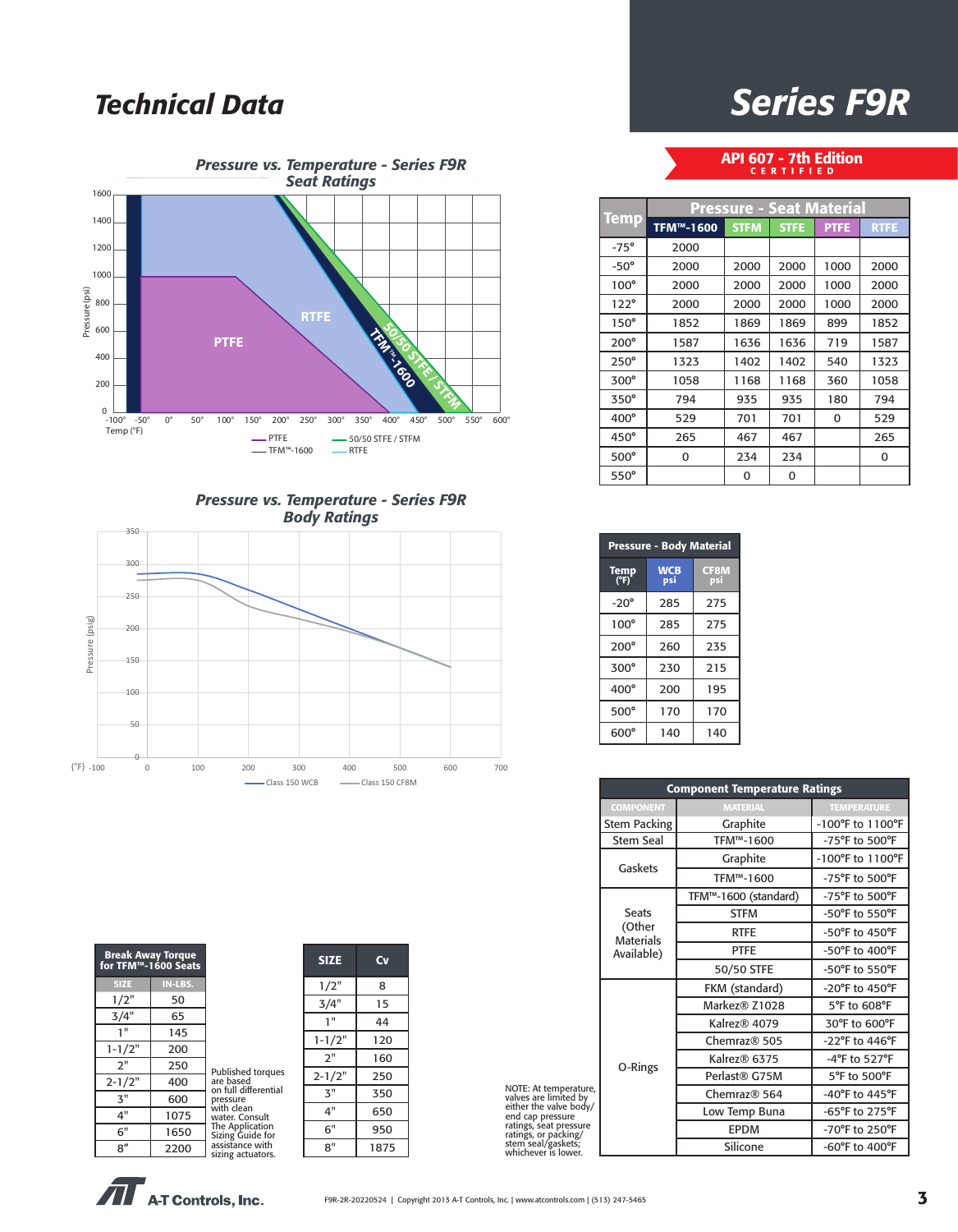

## *Pneumatic Double Acting*

Series F9R Unibody Direct Mount Flanged Ball Valve

Firesafe Sizes 1/2" - 8" Available in 316SST or WCB ASME Class 150 Regular Port Design Superior Live Loaded Packing System ISO 5211 Actuator Mounting Pad Blowout Proof Stem w/ Anti-Static Devices

TFM™-1600 Seats Standard

Contained Graphite

Lockable Manual Handle

Adjustable Packing w/o Actuator **Disassembly** 

SIZED FOR 80 psi AIR SUPPLY SIZE MODEL 1/2" F9R-F1-050/TR1D-XX 3/4" F9R-F1-075/TR1D-XX 1" F9R-F1-100/2R2D-XX 1-1/2" F9R-F1-150/2R2D-XX 2" F9R-F1-200/2R2D-XX 2-1/2" F9R-F1-250/2R3D-XX 3" F9R-F1-300/2R4D-XX 4" F9R-F1-400/2R5D-XX 6" F9R-F1-600/2R6D-XX 8" F9R-F1-800/2R7D-XX

NOTE: Heater and thermostat standard (2) auxiliary switches standard Other options available - call for details Actuators are sized based on clean/clear fluid

#### **STANDARDS**

| Design                           | <b>AS</b>  |
|----------------------------------|------------|
| Face to Face                     | <b>AS</b>  |
| <b>Flange Dimensions</b>         | <b>AS</b>  |
| <b>Pipeline Valves</b>           | AP         |
| <b>Pressure Testing</b>          | AP         |
| <b>Fire Testing</b>              | <b>AP</b>  |
| <b>Fugitive Emissions</b>        | <b>ISC</b> |
| ISO FE BH - C03 - SSAO           |            |
| <b>Sulfide Stress Protection</b> | <b>NA</b>  |
| Mounting                         | <b>ISC</b> |
| Marking System for Valves MS     |            |
| <b>Material Certification</b>    | EN         |
| <b>Ouality Assurance</b>         | <b>ISC</b> |

#### ME B16.34 (fully conforms) ME B16.10 ME B16.5 l 6D | 598 607-7th Edition  $15848-1$ T200°C - Class 300 - ISO 15848-1 CE MR0175/MR0103  $05211$  $S$  SP-25 10204-3.1 MTR 9001:2015

| <b>API 607 - 7th Edition</b><br><b>CERTIFIED</b> |  |
|--------------------------------------------------|--|
|                                                  |  |

150# Flanged Firesafe tested to API-607

| <b>VALVE SIZE</b>                                          | A     | в    | C    | D    | E    | <b>VALVE Cv</b> |
|------------------------------------------------------------|-------|------|------|------|------|-----------------|
| 1/2"                                                       | 5.98  | 2.76 | 0.79 | 1.91 | 2.58 | 8               |
| 3/4"                                                       | 5.98  | 2.76 | 0.79 | 2.01 | 2.58 | 15              |
| 1"                                                         | 7.95  | 3.43 | 0.79 | 2.50 | 3.29 | 44              |
| $1 - 1/2"$                                                 | 7.95  | 3.43 | 0.79 | 2.80 | 3.29 | 120             |
| 2"                                                         | 7.95  | 3.43 | 0.79 | 3.05 | 3.29 | 160             |
| $2 - 1/2"$                                                 | 9.29  | 4.49 | 0.79 | 3.58 | 4.41 | 250             |
| 3"                                                         | 10.87 | 4.88 | 0.79 | 4.49 | 4.69 | 350             |
| 4"                                                         | 11.46 | 5.28 | 0.79 | 5.00 | 5.06 | 650             |
| 6"                                                         | 13.90 | 6.18 | 0.79 | 6.42 | 5.91 | 950             |
| 8''                                                        | 15.16 | 6.93 | 1.18 | 8.39 | 6.50 | 1875            |
| IMENSIONS SHOWN ARE FOR ASSEMBLIES SIZED FOR 80 PSI SUPPLY |       |      |      |      |      |                 |



### DIMENSIONS (IN)

SIZED FOR 60 psi AIR SUPPLY SIZE MODEL 1/2" F9R-F1-050/TR1D-XX 3/4" F9R-F1-075/TR1D-XX 1" F9R-F1-100/2R2D-XX 1-1/2" F9R-F1-150/2R2D-XX 2" F9R-F1-200/2R3D-XX 2-1/2" F9R-F1-250/2R3D-XX 3" F9R-F1-300/2R4D-XX 4" F9R-F1-400/2R6D-XX 6" F9R-F1-600/2R6D-XX 8" F9R-F1-800/2R7D-XX

SAMPLE PART # F9RC-F1-150/2R2D-XX

> Actuator Size Double Acting

 Valve Size TRIAC Actuator Series

 Valve Series Prefix Body/Ball/Stem Material End Connection

| VALVE SIZE                                                  | 7 i 1 | 19   |      | .    |      | Mathy and the |
|-------------------------------------------------------------|-------|------|------|------|------|---------------|
| 1/2"                                                        | 5.98  | 2.76 | 0.79 | 1.91 | 2.58 | 8             |
| 3/4"                                                        | 5.98  | 2.76 | 0.79 | 2.01 | 2.58 | 15            |
| 1"                                                          | 7.95  | 3.43 | 0.79 | 2.50 | 3.29 | 44            |
| $1 - 1/2"$                                                  | 7.95  | 3.43 | 0.79 | 2.80 | 3.29 | 120           |
| 2"                                                          | 7.95  | 3.43 | 0.79 | 3.05 | 3.29 | 160           |
| $2 - 1/2"$                                                  | 9.29  | 4.49 | 0.79 | 3.58 | 4.41 | 250           |
| 3"                                                          | 10.87 | 4.88 | 0.79 | 4.49 | 4.69 | 350           |
| 4"                                                          | 11.46 | 5.28 | 0.79 | 5.00 | 5.06 | 650           |
| 6"                                                          | 13.90 | 6.18 | 0.79 | 6.42 | 5.91 | 950           |
| 8''                                                         | 15.16 | 6.93 | 1.18 | 8.39 | 6.50 | 1875          |
| DIMENSIONS SHOWN ARE FOR ASSEMBLIES SIZED FOR 80 PSI SUPPLY |       |      |      |      |      |               |

|                 | <b>OPTIONS</b>  |                                          |                   |  |  |  |
|-----------------|-----------------|------------------------------------------|-------------------|--|--|--|
| <b>SUFFIX 1</b> |                 | <b>Accessories/Options</b>               | Model no.         |  |  |  |
| x               | No Specials     |                                          |                   |  |  |  |
| A               |                 | TYPE 4 Solenoid 120VAC                   | TVCS-X411-4N-A120 |  |  |  |
| B               |                 | TYPE 7 Solenoid 120VAC                   | TVC6-X411-7N-A120 |  |  |  |
| C               |                 | Intrinsically Safe Solenoid              | TVIS-X411-4N-D24  |  |  |  |
| D               |                 | TYPE 4 Solenoid 24VDC                    | TVCS-X411-4N-D24  |  |  |  |
| F               |                 | TYPE 7 Solenoid 24VDC                    | TVC6-X411-7N-D24  |  |  |  |
| Q               |                 | TYPE 4 SST Solenoid 120VAC               | TVSS-X411-4N-A120 |  |  |  |
| M               |                 | TYPE 7 SST Solenoid 120VAC               | TVSS-X411-7N-A120 |  |  |  |
| L               |                 | TYPE 4 SST Solenoid 24VDC                | TVSS-X411-4N-D24  |  |  |  |
| N               |                 | TYPE 7 SST Solenoid 24VDC                | TVSS-X411-7N-D24  |  |  |  |
| P               |                 | <b>Pneumatic Positioner</b>              | PPR-1200          |  |  |  |
| E               |                 | Electro-Pneumatic Positioner             | <b>FPR-1000</b>   |  |  |  |
|                 | <b>SUFFIX 2</b> | <b>Accessories</b>                       | Model no.         |  |  |  |
|                 | X               | No Specials                              |                   |  |  |  |
|                 | А               | TYPE 4 Limit Switch                      | APL-210N/APL-310N |  |  |  |
|                 | B               | TYPE 7 Limit Switch                      | APL-510N          |  |  |  |
|                 | C               | Intrinsically Safe Limit Switch APL-218N |                   |  |  |  |
|                 | Q               | TYPE 4 SST Limit Switch                  | API-910N          |  |  |  |
|                 | M               | TYPE 7 SST Limit Switch                  | APL-510S          |  |  |  |
|                 |                 | See automated part number matrix         |                   |  |  |  |

*See automated part number matrix on back cover for complete part number and options.*



SUFFIX 1 SUFFIX 2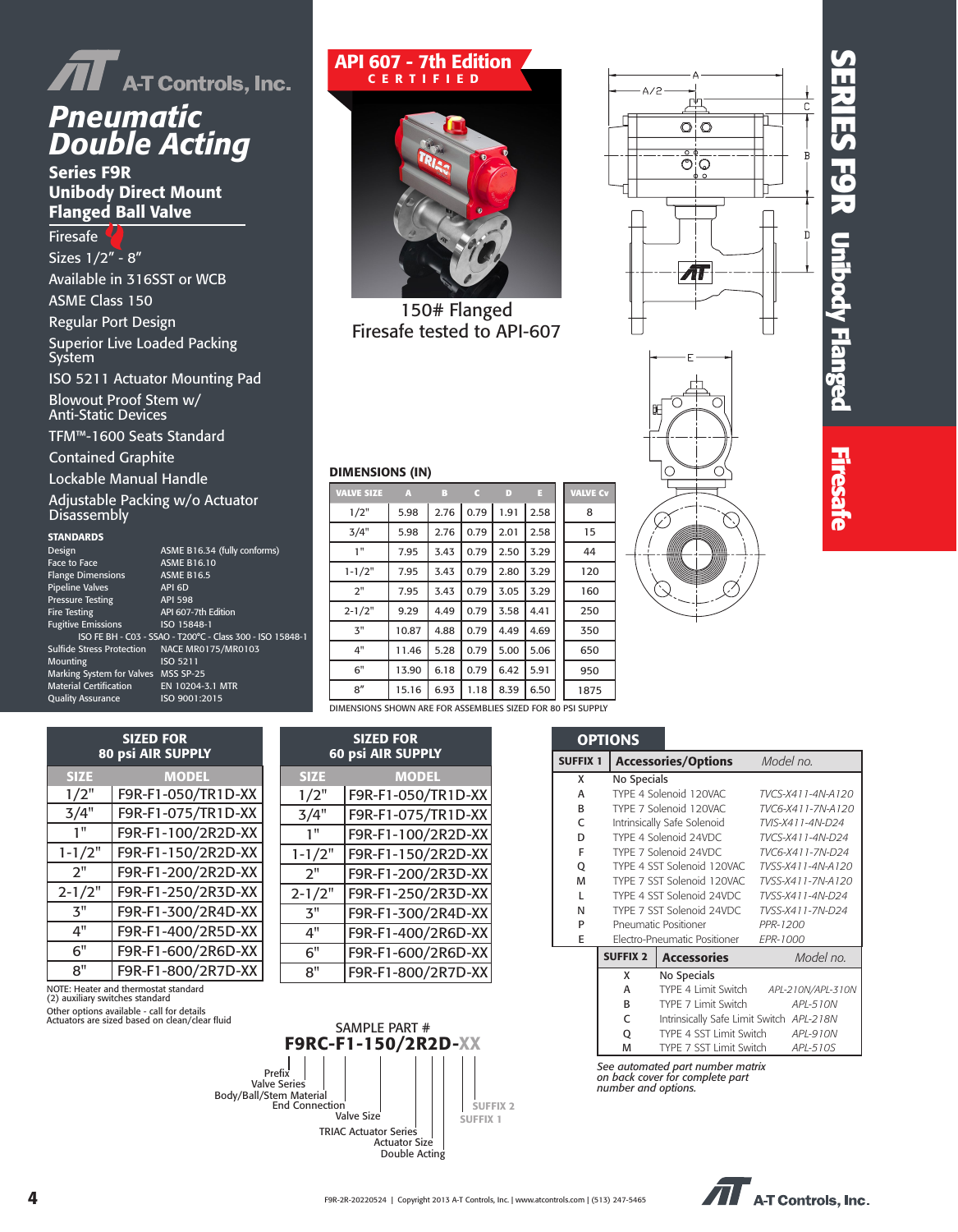# **SERIES F 9 R Unibody Flanged Firesafe Firesa**



Series F9R Unibody Direct Mount Flanged Ball Valve

Firesafe Sizes 1/2" - 8" Available in 316SST or WCB ASME Class 150 Regular Port Design Superior Live Loaded Packing System ISO 5211 Actuator Mounting Pad Blowout Proof Stem w/ Anti-Static Devices

TFM™-1600 Seats Standard

Contained Graphite

Lockable Manual Handle

Adjustable Packing w/o Actuator Disassembly

#### **STANDARDS**

| Design                              | ASME B16.34 (fully conforms)                              |
|-------------------------------------|-----------------------------------------------------------|
| Face to Face                        | <b>ASME B16.10</b>                                        |
| <b>Flange Dimensions</b>            | <b>ASME B16.5</b>                                         |
| <b>Pipeline Valves</b>              | API 6D                                                    |
| <b>Pressure Testing</b>             | <b>API 598</b>                                            |
| <b>Fire Testing</b>                 | API 607-7th Edition                                       |
| <b>Fugitive Emissions</b>           | ISO 15848-1                                               |
|                                     | ISO FE BH - C03 - SSAO - T200°C - Class 300 - ISO 15848-1 |
| <b>Sulfide Stress Protection</b>    | NACE MR0175/MR0103                                        |
| Mounting                            | ISO 5211                                                  |
| Marking System for Valves MSS SP-25 |                                                           |
| <b>Material Certification</b>       | EN 10204-3.1 MTR                                          |
| <b>Quality Assurance</b>            | ISO 9001:2015                                             |
|                                     |                                                           |

| <b>SIZED FOR</b><br><b>80 psi AIR SUPPLY</b> |                    |  |  |  |  |
|----------------------------------------------|--------------------|--|--|--|--|
| <b>MODEL</b><br><b>SIZE</b>                  |                    |  |  |  |  |
| 1/2"                                         | F9R-F1-050/TR1S-XX |  |  |  |  |
| 3/4"                                         | F9R-F1-075/2R2S-XX |  |  |  |  |
| 1"                                           | F9R-F1-100/2R3S-XX |  |  |  |  |
| $1 - 1/2"$                                   | F9R-F1-150/2R3S-XX |  |  |  |  |
| 2"                                           | F9R-F1-200/2R4S-XX |  |  |  |  |
| $2 - 1/2"$                                   | F9R-F1-250/2R5S-XX |  |  |  |  |
| 3"                                           | F9R-F1-300/2R6S-XX |  |  |  |  |
| 4"                                           | F9R-F1-400/2R7S-XX |  |  |  |  |
| հ"                                           | F9R-F1-600/2R8S-XX |  |  |  |  |
| 8"                                           | F9R-F1-800/2R9S-XX |  |  |  |  |

NOTE: Heater and thermostat standard (2) auxiliary switches standard Other options available - call for details Actuators are sized based on clean/clear fluid

#### API 607 - 7th Edition CERTIFIED



150# Flanged Firesafe tested to API-607

| <b>VALVE SIZE</b> | A     | B    | c    | D     | Π    | <b>VALVE Cv</b> |
|-------------------|-------|------|------|-------|------|-----------------|
| 1/2"              | 7.60  | 2.76 | 0.79 | 1.91  | 2.58 | 8               |
| 3/4"              | 7.95  | 3.43 | 0.79 | 3.58  | 3.29 | 15              |
| 1"                | 9.29  | 4.49 | 0.79 | 2.50  | 4.41 | 44              |
| $1 - 1/2"$        | 9.29  | 4.49 | 0.79 | 2.80  | 4.41 | 120             |
| 2"                | 10.87 | 4.88 | 0.79 | 3.05  | 4.69 | 160             |
| $2 - 1/2"$        | 11.46 | 5.28 | 0.79 | 3.58  | 5.06 | 250             |
| 3"                | 13.90 | 6.18 | 0.79 | 4.49  | 5.91 | 350             |
| 4"                | 15.16 | 6.93 | 1.18 | 5.00  | 6.50 | 650             |
| 6"                | 20.95 | 8.31 | 1.18 | 6.42  | 6.89 | 950             |
| 8''               | 22.68 | 9.17 | 9.17 | 11.39 | 7.60 | 1875            |
|                   |       |      |      |       |      |                 |





#### DIMENSIONS (IN)

|    | 3"                                     | 13.90 | 6.18 | 0.79                                                  | 4.49 | 5.91                                                                                                                                                                                               |       | 350  |                                                                                                                                 |
|----|----------------------------------------|-------|------|-------------------------------------------------------|------|----------------------------------------------------------------------------------------------------------------------------------------------------------------------------------------------------|-------|------|---------------------------------------------------------------------------------------------------------------------------------|
|    | 4"                                     | 15.16 | 6.93 | 1.18                                                  | 5.00 | 6.50                                                                                                                                                                                               |       | 650  |                                                                                                                                 |
|    | 6"                                     | 20.95 | 8.31 | 1.18                                                  | 6.42 | 6.89                                                                                                                                                                                               |       | 950  |                                                                                                                                 |
|    | 8''                                    | 22.68 | 9.17 | 9.17                                                  |      | 7.60                                                                                                                                                                                               |       | 1875 |                                                                                                                                 |
|    |                                        |       |      |                                                       |      |                                                                                                                                                                                                    |       |      |                                                                                                                                 |
|    |                                        |       |      |                                                       |      |                                                                                                                                                                                                    |       |      |                                                                                                                                 |
|    |                                        |       |      |                                                       |      |                                                                                                                                                                                                    |       |      |                                                                                                                                 |
|    |                                        |       |      |                                                       |      |                                                                                                                                                                                                    |       |      | Acce                                                                                                                            |
|    |                                        |       |      |                                                       |      |                                                                                                                                                                                                    |       | X    | No Sp                                                                                                                           |
|    |                                        |       |      |                                                       |      |                                                                                                                                                                                                    |       | A    | TYPE -                                                                                                                          |
|    |                                        |       |      |                                                       |      |                                                                                                                                                                                                    |       | B    | TYPE <sup>®</sup>                                                                                                               |
|    |                                        |       |      |                                                       |      |                                                                                                                                                                                                    |       |      | Intrins<br>TYPE -                                                                                                               |
|    |                                        |       |      |                                                       |      |                                                                                                                                                                                                    |       |      | TYPE <sup>®</sup>                                                                                                               |
|    |                                        |       |      |                                                       |      |                                                                                                                                                                                                    |       | Q    | TYPE -                                                                                                                          |
|    |                                        |       |      |                                                       |      |                                                                                                                                                                                                    |       | M    | TYPE <sup>®</sup>                                                                                                               |
|    |                                        |       |      |                                                       |      |                                                                                                                                                                                                    |       | L    | TYPE -                                                                                                                          |
|    |                                        |       |      |                                                       |      |                                                                                                                                                                                                    |       | N    | TYPE <sup>®</sup>                                                                                                               |
|    |                                        |       |      |                                                       |      |                                                                                                                                                                                                    |       | P    | Pneur                                                                                                                           |
|    |                                        |       |      |                                                       |      |                                                                                                                                                                                                    |       |      | Electro                                                                                                                         |
| 4" | 7 <br>/2"<br>/4"<br>1"<br>1/2"<br>1/2" |       |      | <b>SIZED FOR</b><br>60 psi AIR SUPPLY<br><b>MODEL</b> |      | F9R-F1-050/TR1S-XX<br>F9R-F1-075/2R2S-XX<br>F9R-F1-100/2R4S-XX<br>F9R-F1-150/2R5S-XX<br>F9R-F1-200/2R5S-XX<br>F9R-F1-250/2R6S-XX<br>F9R-F1-300/2R7S-XX<br>F9R-F1-400/2R8S-XX<br>EQD E1 COO/QDOC VV | 11.39 |      | DIMENSIONS SHOWN ARE FOR ASSEMBLIES SIZED FOR 80 PSI SUPPLY<br><b>OPTIONS</b><br><b>SUFFIX 1</b><br>$\mathsf{C}$<br>D<br>F<br>E |

| <b>SUFFIX 1</b> |                 | <b>Accessories/Options</b>                                          | Model no.         |  |  |
|-----------------|-----------------|---------------------------------------------------------------------|-------------------|--|--|
| X               | No Specials     |                                                                     |                   |  |  |
| А               |                 | TYPE 4 Solenoid 120VAC                                              | TVCS-X411-4N-A120 |  |  |
| R               |                 | TYPE 7 Solenoid 120VAC                                              | TVC6-X411-7N-A120 |  |  |
| C               |                 | Intrinsically Safe Solenoid                                         | TVIS-X411-4N-D24  |  |  |
| D               |                 | TYPE 4 Solenoid 24VDC                                               | TVCS-X411-4N-D24  |  |  |
| F               |                 | TYPE 7 Solenoid 24VDC                                               | TVC6-X411-7N-D24  |  |  |
| Q               |                 | TYPE 4 SST Solenoid 120VAC                                          | TVSS-X411-4N-A120 |  |  |
| M               |                 | TYPE 7 SST Solenoid 120VAC                                          | TVSS-X411-7N-A120 |  |  |
| L               |                 | TYPE 4 SST Solenoid 24VDC                                           | TVSS-X411-4N-D24  |  |  |
| N               |                 | TYPE 7 SST Solenoid 24VDC                                           | TVSS-X411-7N-D24  |  |  |
| P               |                 | <b>Pneumatic Positioner</b>                                         | PPR-1200          |  |  |
| E               |                 | Electro-Pneumatic Positioner                                        | <b>EPR-1000</b>   |  |  |
|                 | <b>SUFFIX 2</b> | <b>Accessories</b>                                                  | Model no.         |  |  |
|                 | x               | No Specials                                                         |                   |  |  |
|                 | A               | TYPE 4 Limit Switch                                                 | APL-210N/APL-310N |  |  |
|                 | R               | TYPE 7 Limit Switch                                                 | APL-510N          |  |  |
|                 | C               | Intrinsically Safe Limit Switch APL-218N                            |                   |  |  |
|                 | Q               | TYPE 4 SST Limit Switch                                             | API-910N          |  |  |
|                 | M               | TYPE 7 SST Limit Switch                                             | APL-510S          |  |  |
|                 |                 | See automated part number matrix<br>on back cover for complete part |                   |  |  |

*on back cover for complete part number and options.*

6" F9R-F1-600/2R9S-XX 8" F9R-F1-800/2R9S-XX



**SIZE**  $1/2"$  $3/4"$ 

 $1 - 1/2$ "

 $2 - 1/2$ 

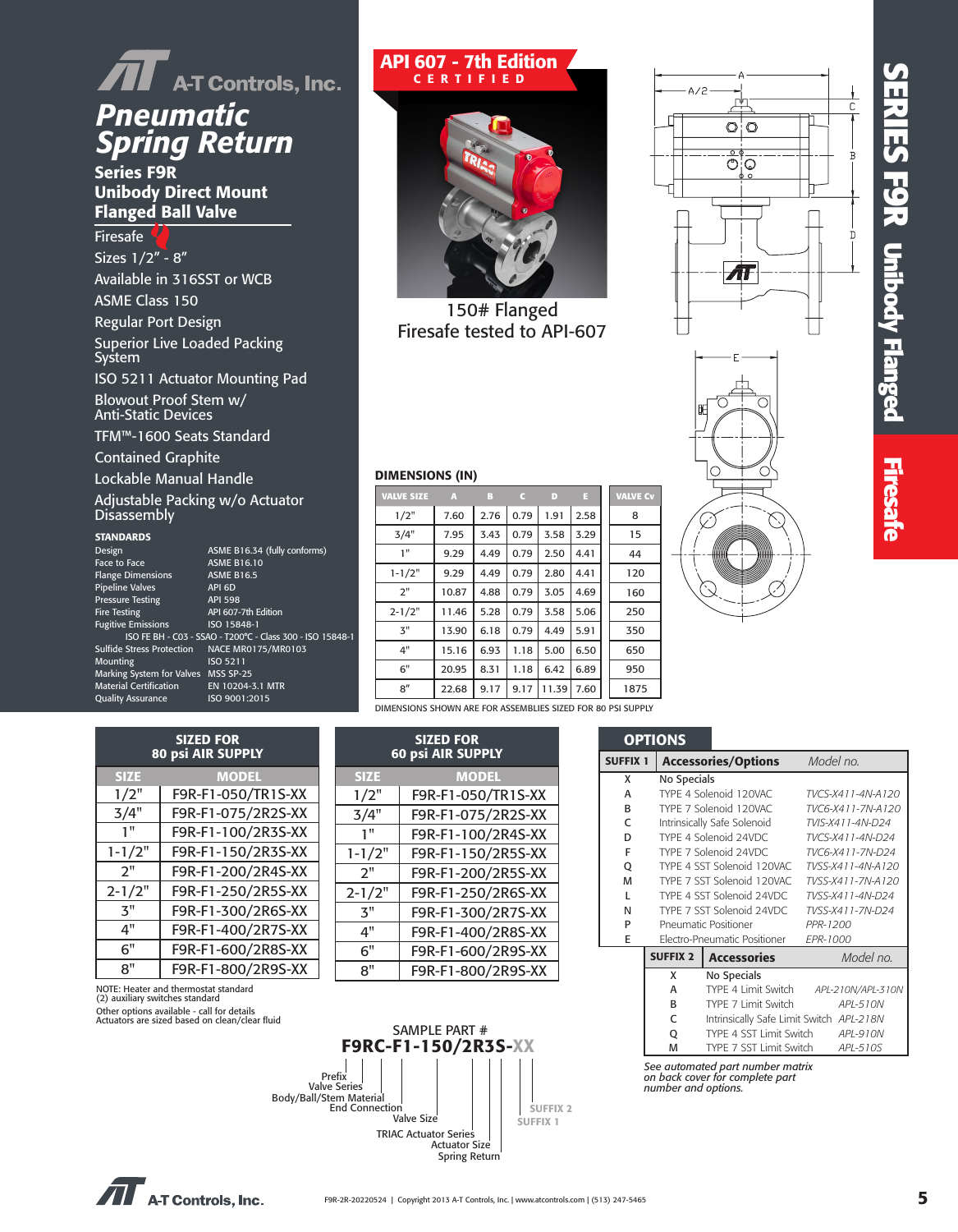

## *Electric*

#### Series F9R Unibody Direct Mount Flanged Ball Valve

**Firesafe** Sizes 1/2" - 8" Available in 316SST or WCB ASME Class 150 Regular Port Design Superior Live Loaded Packing System ISO 5211 Actuator Mounting Pad Blowout Proof Stem w/ Anti-Static Devices

TFM™-1600 Seats Standard

Contained Graphite

Lockable Manual Handle

Adjustable Packing w/o Actuator **Disassembly** 

NOTE: Heater and thermostat standard (2) auxiliary switches standard

#### **STANDARDS**

| Design                              | ASME B16.34 (fully confo                      |
|-------------------------------------|-----------------------------------------------|
| Face to Face                        | <b>ASME B16.10</b>                            |
| <b>Flange Dimensions</b>            | <b>ASME B16.5</b>                             |
| <b>Pipeline Valves</b>              | API 6D                                        |
| <b>Pressure Testing</b>             | <b>API 598</b>                                |
| <b>Fire Testing</b>                 | API 607-7th Edition                           |
| <b>Fugitive Emissions</b>           | ISO 15848-1                                   |
|                                     | ISO FE BH - C03 - SSAO - T200°C - Class 300 - |
| <b>Sulfide Stress Protection</b>    | NACE MR0175/MR0103                            |
| Mounting                            | ISO 5211                                      |
| Marking System for Valves MSS SP-25 |                                               |
| <b>Material Certification</b>       | EN 10204-3.1 MTR                              |
| <b>Quality Assurance</b>            | ISO 9001:2015                                 |

| SIANDARDS                           |                                                           |
|-------------------------------------|-----------------------------------------------------------|
| Design                              | ASME B16.34 (fully conforms)                              |
| <b>Face to Face</b>                 | <b>ASME B16.10</b>                                        |
| <b>Flange Dimensions</b>            | <b>ASME B16.5</b>                                         |
| Pipeline Valves                     | API 6D                                                    |
| <b>Pressure Testing</b>             | <b>API 598</b>                                            |
| <b>Fire Testing</b>                 | API 607-7th Edition                                       |
| <b>Fugitive Emissions</b>           | ISO 15848-1                                               |
|                                     | ISO FE BH - C03 - SSAO - T200°C - Class 300 - ISO 15848-1 |
| Sulfide Stress Protection           | NACE MR0175/MR0103                                        |
| Mounting                            | ISO 5211                                                  |
| Marking System for Valves MSS SP-25 |                                                           |
| <b>Material Certification</b>       | EN 10204-3.1 MTR                                          |
| <b>Quality Assurance</b>            | ISO 9001:2015                                             |

#### API 607 - 7th Edition CERTIFIED



150# Flanged Firesafe tested to API-607

#### DIMENSIONS (IN)

| <b>VALVE SIZE</b> | A     | B     | D    | E     | <b>VALVE Cv</b> |
|-------------------|-------|-------|------|-------|-----------------|
| 1/2"              | 5.92  | 5.32  | 1.91 | 4.09  | 8               |
| 3/4"              | 5.92  | 5.32  | 2.01 | 4.09  | 15              |
| 1"                | 5.92  | 5.32  | 2.50 | 4.09  | 44              |
| $1 - 1/2"$        | 5.92  | 5.32  | 2.80 | 4.09  | 120             |
| 2"                | 5.92  | 5.32  | 3.05 | 4.09  | 160             |
| $2 - 1/2"$        | 6.69  | 9.25  | 3.58 | 10.16 | 250             |
| 3"                | 9.02  | 10.55 | 4.49 | 13.31 | 350             |
| 4"                | 9.02  | 10.55 | 5.00 | 13.31 | 650             |
| 6"                | 10.20 | 11.42 | 6.42 | 14.49 | 950             |
| 8"                | 10.20 | 11.42 | 8.39 | 14.49 | 1875            |
|                   |       |       |      |       |                 |

DIMENSIONS FOR ON/OFF ACTUATORS ONLY, MODULATING NOT SHOWN 2-1/2" THRU 6" HAVE HANDWHEELS THAT ARE NOT SHOWN

| <b>ON-OFF</b> |                    |  |             | <b>MODULATING</b>  |
|---------------|--------------------|--|-------------|--------------------|
| <b>SIZE</b>   | <b>MODEL</b>       |  | <b>SIZE</b> | <b>MODEL</b>       |
| 1/2"          | F9R-F1-050/WEA1-XX |  | 1/2"        | F9R-F1-050/WEA2-XX |
| 3/4"          | F9R-F1-075/WEA1-XX |  | 3/4"        | F9R-F1-075/WEA2-XX |
| 1"            | F9R-F1-100/WEA1-XX |  | יי 1        | F9R-F1-100/WEA2-XX |
| $1 - 1/2"$    | F9R-F1-150/WEA1-XX |  | $1 - 1/2"$  | F9R-F1-150/WEA2-XX |
| 2"            | F9R-F1-200/WEA1-XX |  | 2"          | F9R-F1-200/WEA2-XX |
| $2 - 1/2"$    | F9R-F1-250/WEB1-XX |  | $2 - 1/2"$  | F9R-F1-250/WEB2-XX |
| 3"            | F9R-F1-300/WEC1-XX |  | 3"          | F9R-F1-300/WEC2-XX |
| 4"            | F9R-F1-400/WEC1-XX |  | 4"          | F9R-F1-400/WEC2-XX |
| 6"            | F9R-F1-600/WEE1-XX |  | 6"          | F9R-F1-600/WEE2-XX |
| 8"            | F9R-F1-800/WEE1-XX |  | 8"          | F9R-F1-800/WEF2-XX |





# **SERIES F 9 R Unibody Flanged Firesafe Firesa**

|                                                                                            | <b>OPTIONS</b>  |                                          |                   |  |  |
|--------------------------------------------------------------------------------------------|-----------------|------------------------------------------|-------------------|--|--|
| <b>SUFFIX 1</b>                                                                            |                 | <b>Accessories/Options</b>               | Model no.         |  |  |
| x                                                                                          | No Specials     |                                          |                   |  |  |
| A                                                                                          |                 | TYPE 4 Solenoid 120VAC                   | TVCS-X411-4N-A120 |  |  |
| <sub>R</sub>                                                                               |                 | TYPE 7 Solenoid 120VAC                   | TVC6-X411-7N-A120 |  |  |
| C                                                                                          |                 | Intrinsically Safe Solenoid              | TVIS-X411-4N-D24  |  |  |
| D                                                                                          |                 | TYPE 4 Solenoid 24VDC                    | TVCS-X411-4N-D24  |  |  |
| F                                                                                          |                 | TYPE 7 Solenoid 24VDC                    | TVC6-X411-7N-D24  |  |  |
| Q                                                                                          |                 | TYPE 4 SST Solenoid 120VAC               | TVSS-X411-4N-A120 |  |  |
| M                                                                                          |                 | TYPE 7 SST Solenoid 120VAC               | TVSS-X411-7N-A120 |  |  |
| L                                                                                          |                 | TYPE 4 SST Solenoid 24VDC                | TVSS-X411-4N-D24  |  |  |
| N                                                                                          |                 | TYPE 7 SST Solenoid 24VDC                | TVSS-X411-7N-D24  |  |  |
| P                                                                                          |                 | Pneumatic Positioner                     | PPR-1200          |  |  |
| E                                                                                          |                 | Electro-Pneumatic Positioner             | <b>FPR-1000</b>   |  |  |
|                                                                                            | <b>SUFFIX 2</b> | <b>Accessories</b>                       | Model no.         |  |  |
|                                                                                            | x               | No Specials                              |                   |  |  |
|                                                                                            | A               | TYPE 4 Limit Switch                      | APL-210N/APL-310N |  |  |
|                                                                                            | R               | TYPE 7 Limit Switch                      | APL-510N          |  |  |
|                                                                                            | $\mathsf{C}$    | Intrinsically Safe Limit Switch APL-218N |                   |  |  |
|                                                                                            | Q               | TYPE 4 SST Limit Switch                  | APL-910N          |  |  |
|                                                                                            | M               | TYPE 7 SST Limit Switch                  | APL-510S          |  |  |
| See automated part number matrix<br>on back cover for complete part<br>number and options. |                 |                                          |                   |  |  |

**AT** A-T Controls, Inc.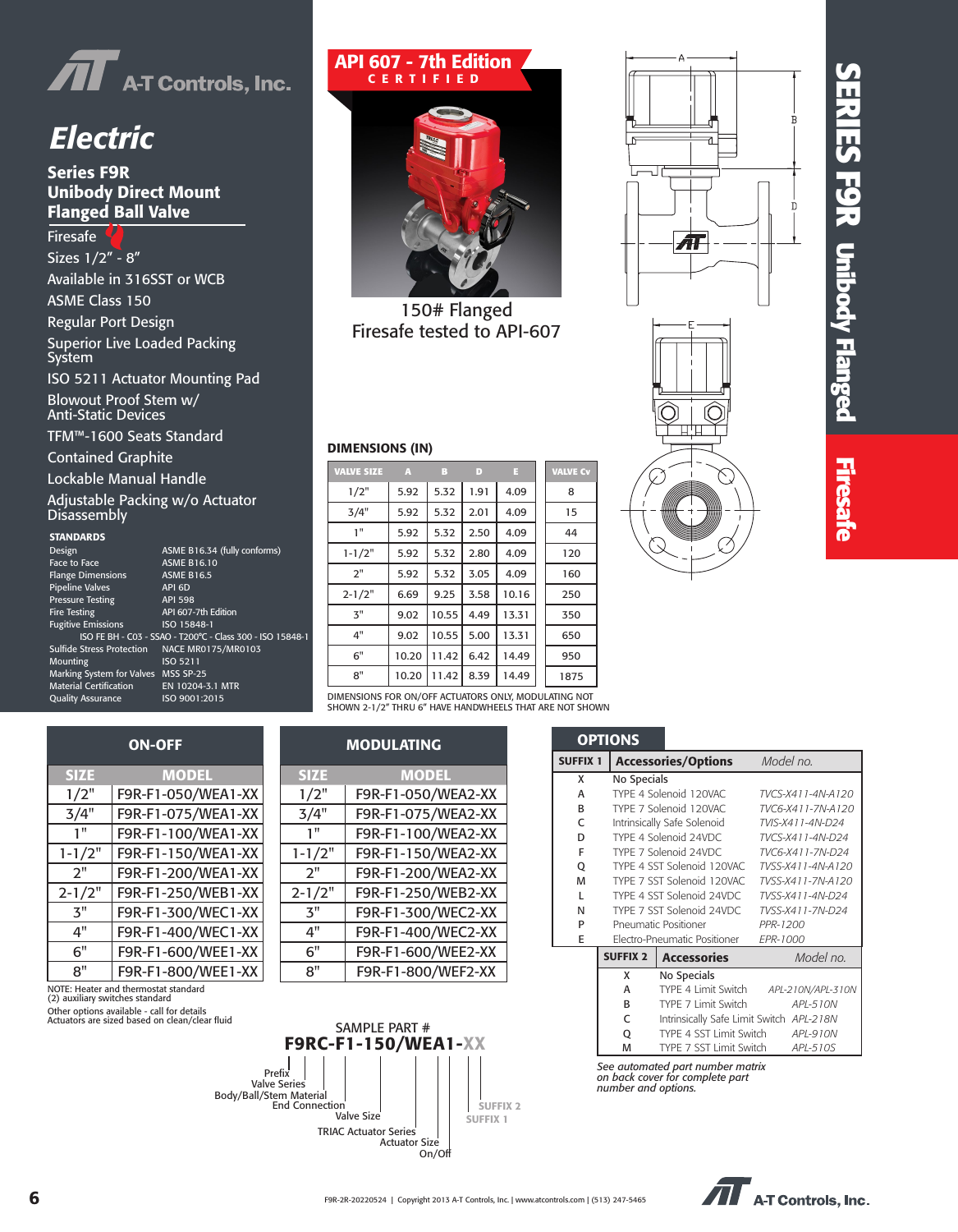## *Series F9R* HOW TO ORDER: Manual Valves w/ Options

API 607 - 7th Edition CERTIFIED

| Е                                            |                                                                                             | <b>Prefix</b><br><b>End Connection</b><br>4<br>150# Flanged Ends<br>Firesafe Tested (see valve series for details & testing)<br>F1                                                                                                                                                  |                                      | SAMPLE PART #<br><b>F9R -F1-0300-TXX-</b>                                                                                     |
|----------------------------------------------|---------------------------------------------------------------------------------------------|-------------------------------------------------------------------------------------------------------------------------------------------------------------------------------------------------------------------------------------------------------------------------------------|--------------------------------------|-------------------------------------------------------------------------------------------------------------------------------|
| 2<br>9R                                      | Unibody Regular Port Flanged                                                                | $(1)$ Prefix<br><b>Valve Series</b><br>(2) Valve Series                                                                                                                                                                                                                             | (3) Body/Ball/Stem<br>Material       |                                                                                                                               |
| $\overline{\mathbf{3}}$<br><b>Blank</b><br>C | Carbon Steel Body                                                                           | <b>Body/Ball/Stem Material</b><br>Valve Series Standard (CF8M Stainless Steel)                                                                                                                                                                                                      | (4) End Connection<br>(5) Valve Size |                                                                                                                               |
| 5                                            | <b>Valve Size</b>                                                                           |                                                                                                                                                                                                                                                                                     |                                      | (6) Seat Material<br>(7) Special Designation<br>(8) Additional Specials<br>$(9, 10, 11)$ Options                              |
| 0050<br>0075<br>0100                         | 1/2"<br>3/4''<br>1 <sup>n</sup>                                                             | <b>Seat, Lining &amp; Trim Materials</b><br><b>Special Designations</b><br>$\overline{ }$<br>6                                                                                                                                                                                      | 8                                    | <b>Additional Specials</b>                                                                                                    |
| 0150<br>0200<br>0250<br>0300<br>0400         | $1 - 1/2"$<br>2 <sup>n</sup><br>$2 - 1/2"$<br>$\mathbf{3}^{\prime\prime}$<br>4 <sup>n</sup> | TFM™-1600<br>No Specials, Series Standard<br>X<br>Reinforced TFE Seats (RTFE)<br>x<br>Gear Operator<br>G<br>50% SS Powder / 50% TFM™ -1600 (STFM)<br>Gear Operator with Lockout Plate<br>н<br>50/50 STFE Seats<br>s<br>Spring Return Handle<br>S<br>4" Lockable Stem Extension<br>4 | X<br>O<br>V<br>D<br>А                | No Specials, Series Standard<br>Oxygen Cleaned<br><b>Vented Ball</b><br>Degreased & Bagged<br>Vented Ball, Degreased & Bagged |
| 0600<br>0800                                 | 6''<br>8''                                                                                  |                                                                                                                                                                                                                                                                                     | B                                    | Vented Ball, Oxygen Cleaned                                                                                                   |

#### OPTIONS:

| g | <b>Additional Specials</b>         |
|---|------------------------------------|
|   | <b>Blank</b> Standard              |
| x | <b>Multiple Option Designation</b> |
| А | 17-4 PH® Stem                      |
| в | XM-19 (Nitronic 50) Stem           |
| н | Hard Coated (HMF) Ball             |

| 10             | <b>Additional Specials</b>  |
|----------------|-----------------------------|
|                | Blank Standard              |
| x              | Multiple Option Designation |
| $\mathcal{P}$  | Markez® Z1028               |
| 4              | Kalrez 4079                 |
| 5              | Chemraz® 505                |
| 6              | Kalrez 6375                 |
| $\overline{7}$ | Perlast® G75M               |
| q              | Chemraz® 564                |
|                | Low Temp Buna               |

| mraz® 564 |  |
|-----------|--|
| Temp Buna |  |
|           |  |

E EPDM S Silicone

Chemraz® is a registered trademark of Greene, Tweed & Co.<br>Markez® is a registered trademark of Marco Rubber & Plastic Products Inc.<br>Perlast® is a registered trademark of Precision Polymer Engineering Limited.<br>TFM™ is a tra

| 11 | <b>Additional Specials</b>  |
|----|-----------------------------|
|    | <b>Blank</b> Standard       |
| x  | Multiple Option Designation |
| M  | <b>Marine Epoxy Coating</b> |

| F            | <b>Firesafe Tested</b> (see valve series for deta |
|--------------|---------------------------------------------------|
|              |                                                   |
| $\mathbf{2}$ | <b>Valve Series</b>                               |
| 9R           | Unibody Regular Port Flanged                      |
|              |                                                   |
|              | <b>Body/Ball/Stem Materi</b>                      |
| <b>Blank</b> | Valve Series Standard (CF8M Staink                |
|              | Carbon Steel Body                                 |

| $\prod$ A-T Controls, Inc. |
|----------------------------|